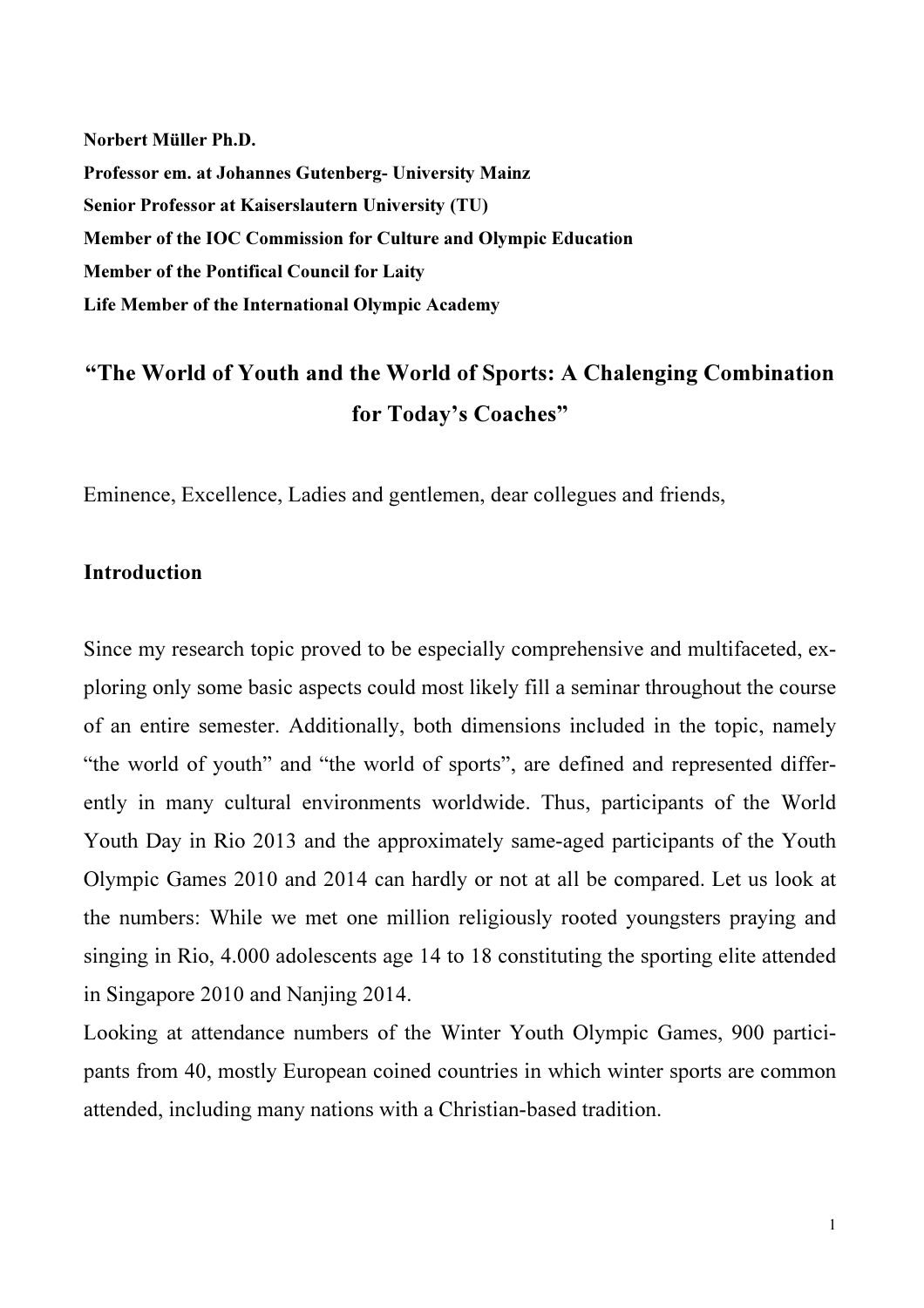Now, let us focus on cultural circumstances and contexts. Every single one of us is influenced by the characteristic sports conditions and requirement, moral values, rules and norms – or simply put the ethos – of our native country.

In view of the sports conditions, there is, in most cases, a combination of physical training at schools, recreational sports oftentimes influenced by the respective geographical conditions, competitive sports which are often dependent on nation-specific traditions and societal terms. In addition, parents as well as friends and the socioenvironment prove to be influential factors.

Are you aware that, according to a UNESCO-statistic, there are 60 countries in which no mandatory physical training in schools, much less a special program of sponsorship for competitive sports are in place?

Based on a 200-year-old tradition, there are 90.000 sports clubs with over 35 million members in my home country of Germany. Club memberships are affordable to adolescents, making it possible for every family to afford such. Elite confines, barring the way and hindering children to be physically active in a sports club, are nonexistent. Such access possibilities facilitating the engagement in collective sports are not to be considered a subsidiary but an essential matter for every human being and his or her development.

In its Fundamental Principles, the IOC demands for a reason: The practice of sport is a human right. And the UNESCO-Charter for sports and physical training calls for mandatory school sports as well as for adequate mass sports to be available for every single person, especially for youths. But, intention and reality oftentimes do not correspond. This demand, however, obtains my absolute approval.

Even though I was able to travel many continents and places as sports development worker, sports scientist, Olympics researcher or assisting in catholic missions, my knowledge about current situations in your countries in a deeper sense is not sufficient.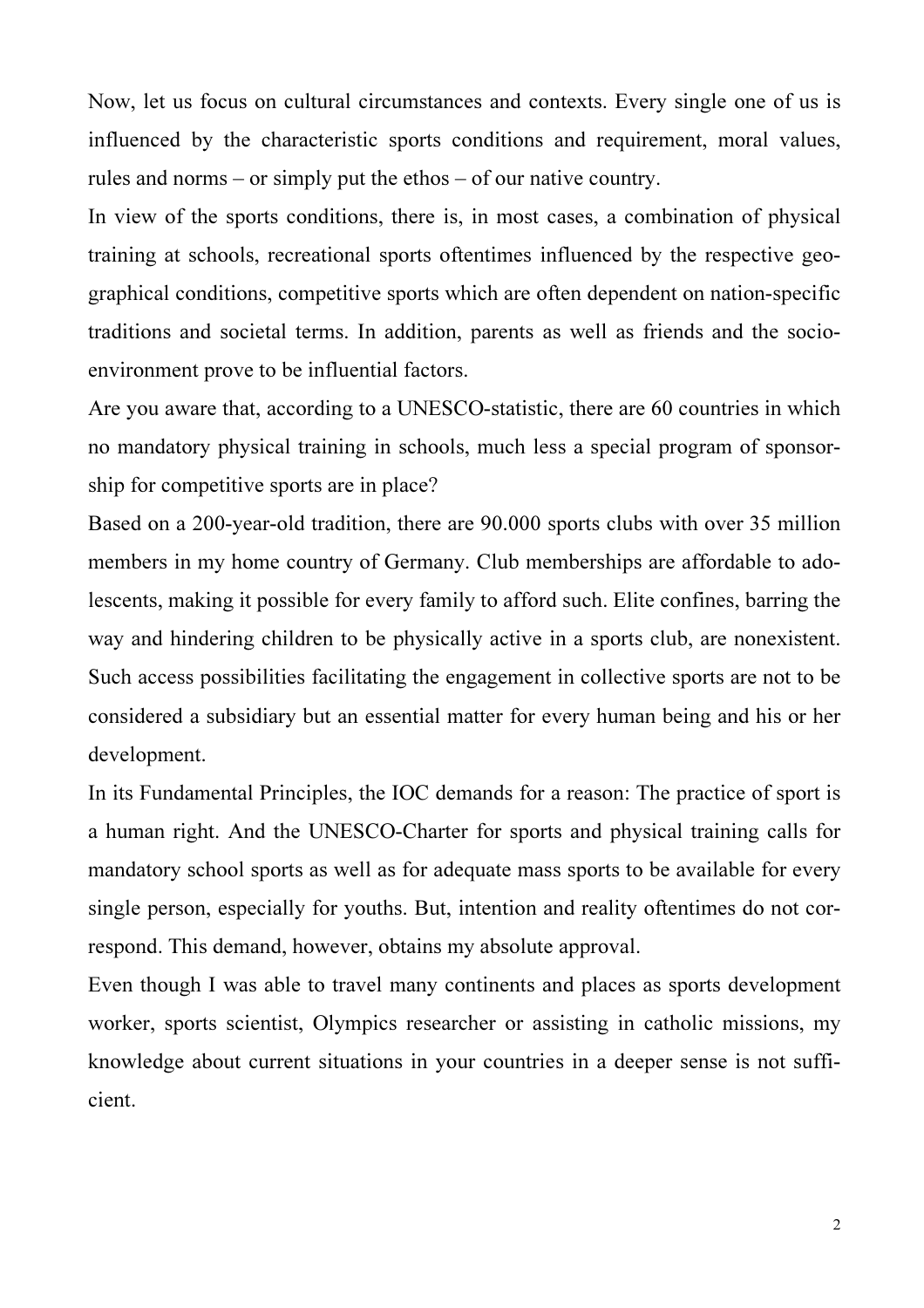During numerous summer camps at the International Olympic Academy, I got the opportunity to discuss with young people coming from all over the world. Nevertheless, I cannot claim to really know the sports youth of those countries.

Now, considering the subtitle of the topic assigned to me, namely the "challenging combination today's coaches are facing", finding an answer or solutions to the issue appears even more difficult.

As basis of discussion, the only response I dare to give refers to my own home country of Germany. But certainly we are able to use this basis collectively, thereby, drawing a more complex picture and considering the specific situations in your countries as well.

The German adolescents' world has turned into a world of youths engaging in sport activities. 60% of teenagers up to the age of 18 are active sport club members, not to forget adolescents working out outside of sport clubs, for example skateboarding or rollerblading in public places and enjoying sports collectively. An athletic youth culture influencing many youngsters also has its downside. In comparison to my own adolescence in the 1960s, such activities may also be attributed to church-based youth work and the dedication involved in such. At the same time, however, a decline in youths participating in competitive sports is apparent, leading to entire forms of sport to obtain a rather marginal position, e.g. the main Olympic sport of "track and field athletics". Due to continuously increasing training demands, coaches face the new challenge of young people no longer being able or willing to meet such high expectations. Club and association boards are even more concerned since it is a matter of keeping their sport forms "alive". Even German soccer is no exception since, especially in metropolitan areas, mainly children and adolescents with migrant backgrounds play the sport.

Furthermore, parents focus more on children's academic success; cancelled sport lessons usually do not cause any protest or discontent, in contrast to cancelled lessons in subjects such as mathematics or languages. The professional carrier is clearly prioritized.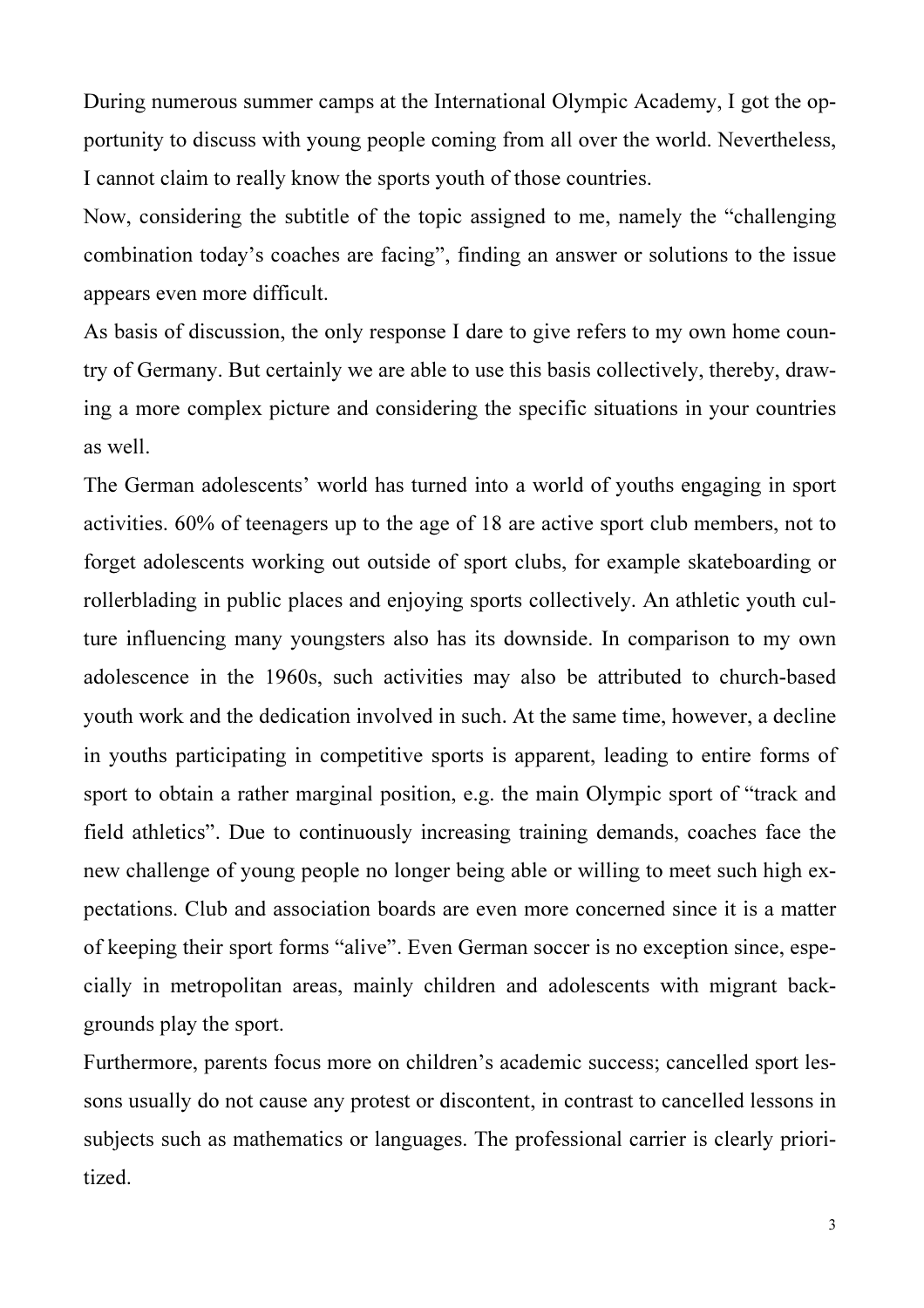Hereinafter, let me introduce an analysis conducted by myself with the co-operation of Kristina Bohnstedt at the University of Mainz in 2004/5. The examination centralizes the topic of today's Vatican seminar. We surveyed 181 young high-performance athletes from nine Olympic sport forms at five elite sports schools.

It would please me greatly if you conceptually apply and transfer our findings onto your own home country and if we then share information in the following discussion.

## 0. The implementation of ethical and social standards in youth highperformance sport and the influence of trainers

Resulting from numerous problematic developments, ethical issues are coming to the fore in our society.

In addition to doping and profit orientation, child and teenage high-performance sport is a recurrent focus of discussions about ethical responsibility. The people responsible, particularly leading members of sports associations and sport scientists must make their position clear and help parents to shed their fears.

In this connection, a specific ethic for trainers is increasingly being demanded. The German Sport Association responded to this demand by publishing the "Code of Conduct for Trainers", for the first time in 1997.

As early as 1984 and again 2002, the worldwide appreciate German sport pedagogue MEINBERG formulated ethical principles for child and teenage high-performance sport, which have lost nothing of their importance. In fact, they are more important than ever in 2015, as a result of professionalization and media attention.

According to MEINBERG, an optimum approach to training children and teenagers in high-performance sports depends on the following ethical principles:

1. using another person as an end in themselves rather than a means to an end,

2. the principle of respect,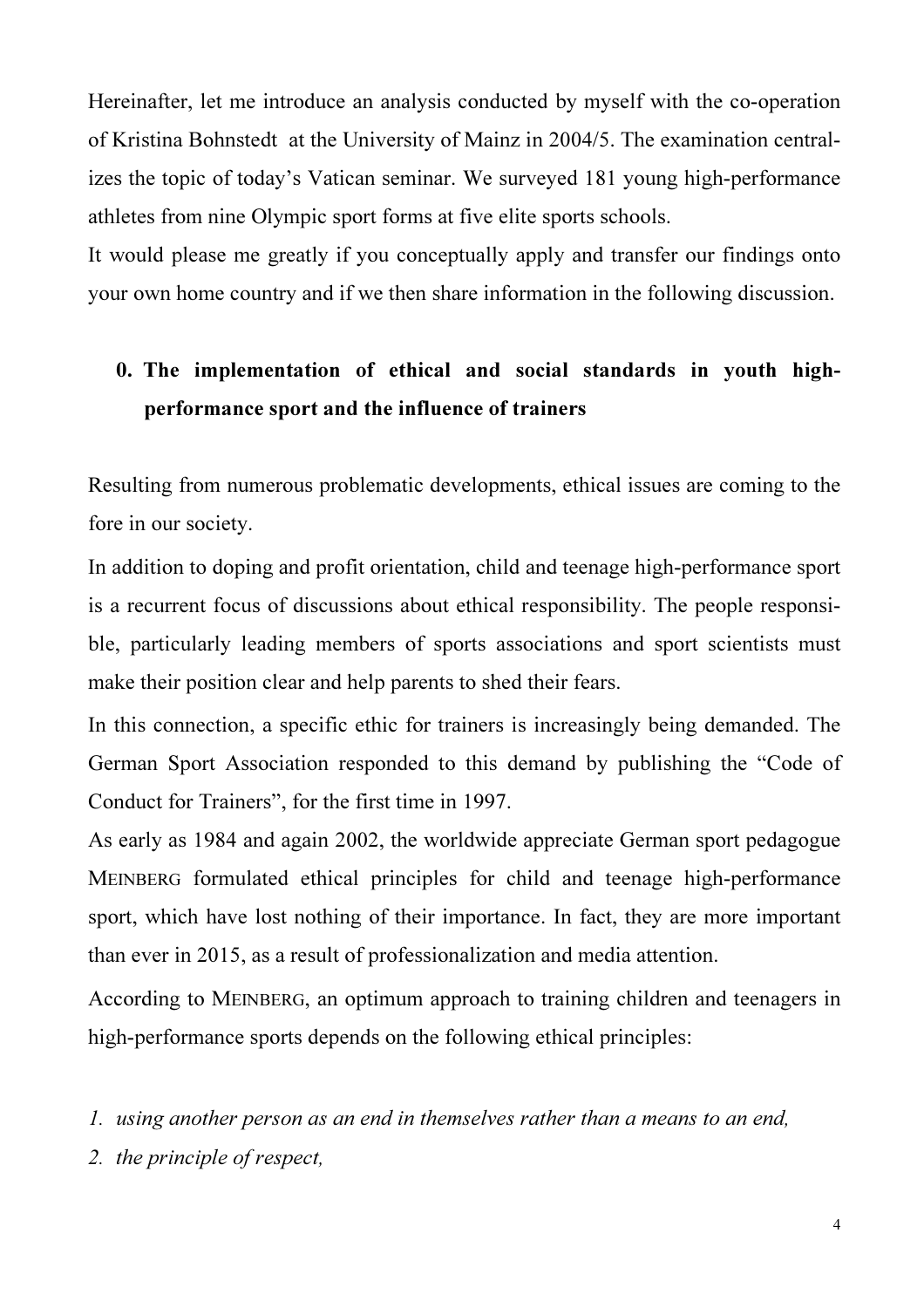- 3. the principle of equality,
- 4. the principle of solidarity,
- 5. the principle of fairness,
- 6. the principle of suitability for children/teenagers,
- 7. the principle of reasonableness,
- 8. the principle of helping,
- 9. the principle of trust,
- 10.the principle of participation,
- 11.the principle of responsibility,
- 12.the principle of achievement making no fetish of achievement,
- 13.a body ethic suitable for children/teenagers not exploiting the body.

### 1 Aim of survey and methods

My paper investigates whether child and teenage high-performance athletes think that their trainers observe MEINBERG's 13 ethical principles for a humane highperformance sport. The young high-performance athletes were asked to evaluate the implementation of ethical standards during daily training situations.

Research data were collected through a survey using a standardized questionnaire, which was filled in under supervision. The interviewees, aged between 14 and 19, attend sport-orientated schools in five German cities. (Berlin, Erfurt, Kaiserslautern, Koblenz and Frankfurt)

#### 2 Results and interpretation

## 2.1 The sample survey

Altogether, 181 young high-performance athletes participated in the survey, 80 of them female (44.2%) and 101 male (55.8%). 15.5% of the athletes belong to sports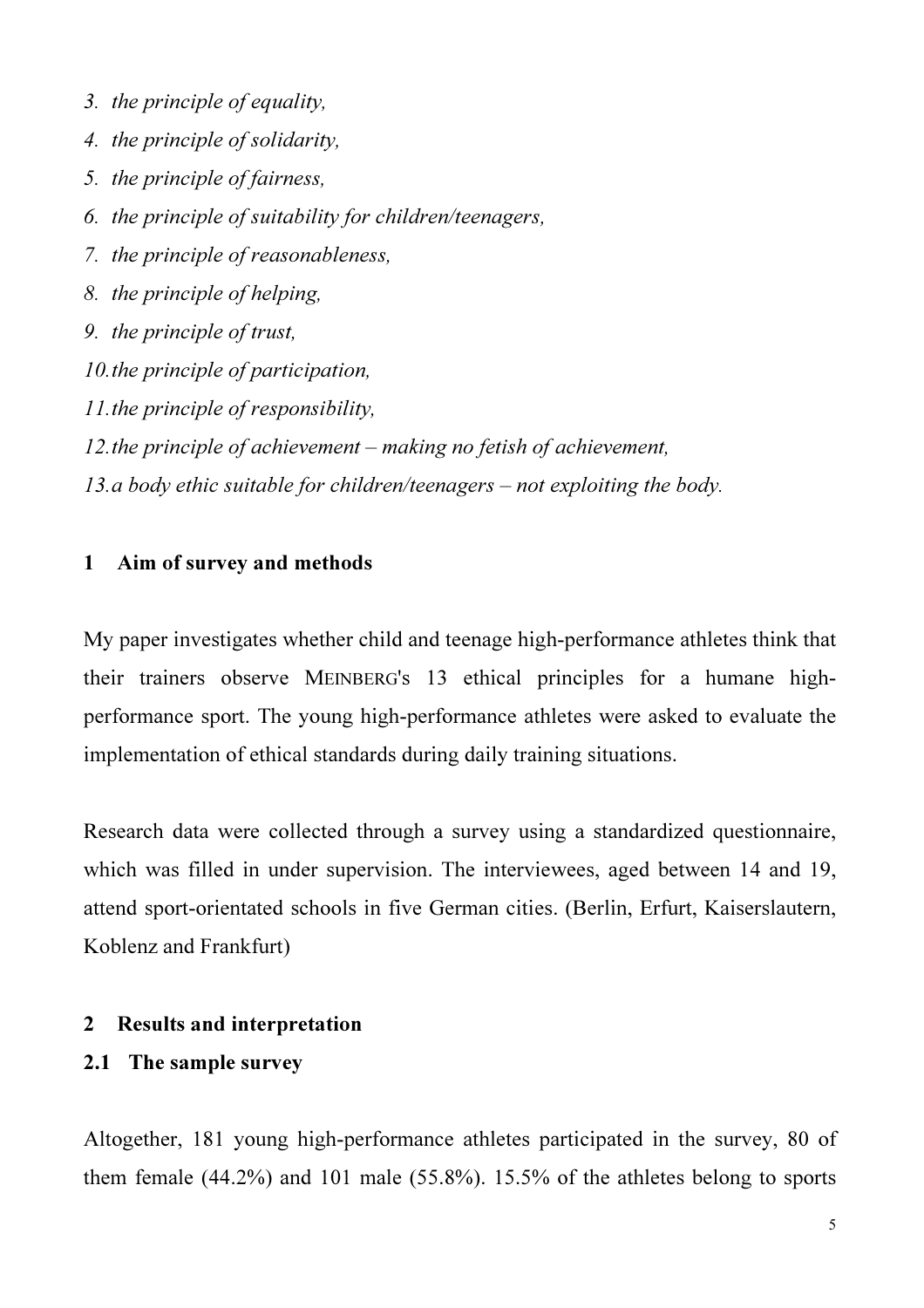with a young high-performance age (e.g. gymnastics, figure skating, swimming), 30.9% to team sports (volleyball, handball, basketball, football) and 53.6% to various other sports (athletics, cycling, table tennis, rowing ).

Training in their main sport starts at the average age of 8.7, and 11.2 years is the average age for the start of high-performance training (daily training, regular competitions and training camps). The young athletes train at different training centers. Approximately 40% train at two centers. About half of the athletes are members of training groups at their sports club, at the Olympic training centre and at their sportorientated school. Thus, 52% of the athletes work with at least two different trainers, and 20.7% even with three. 27.6% of the athletes live in a full-time-boarding school, 11% attend a part-time-boarding school, and 61.3% live with their families. Irrespective of their living arrangements, 90.1% of the young athletes say that they have become more independent through high-performance training.

Before the survey, 65.0% of the athletes had already discussed practice-oriented ethical questions at school.

Given the age of the interviewees, it can be assumed that under normal circumstances they possess a sufficient capacity for ethical judgement. This would not be the case with children, but teenagers can be considered mature enough. Their involvement with high-performance sport may in the course of time affect their evaluation of trainer behavior and of their own situation.

The teenagers' answers show, however, that they are able to critically judge both their own situation and the behavior of their trainers. The fact that the majority of interviewees pursue sports with a late high-performance age positively affects the starting age for high-performance training.

## 2.2 Ethical values in youth high-performance sport

The analysis focusses on the attitudes of young high-performance athletes. The questionnaire was intended to show whether the teenagers' values, including their evalua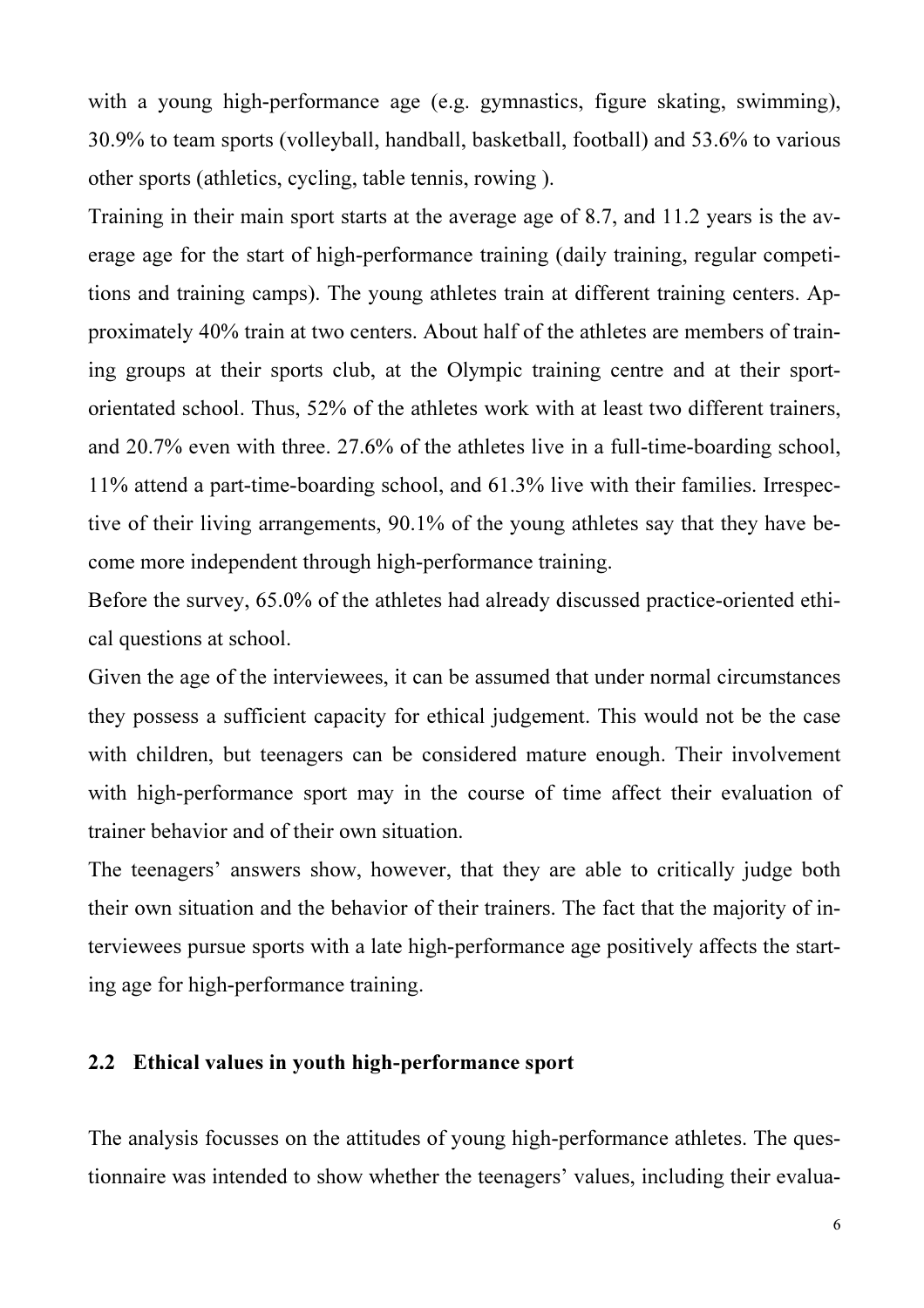tion of trainer behavior, had already been influenced by their involvement with highperformance sport and the concomitant concentration on achievement. In addition, the teenagers' general value systems were compared with the values conveyed by their trainers, and the values perceived in competitions.

The majority of interviewees want above all their main sport to teach them achievement-oriented values. At the top of the hierarchy of desirable values are

- ambition (93.4%),
- competitiveness (90.1%) and
- assertiveness (75.7%).

While fairness (68.5%),

- independence (65.7%),
- friendship (64.6%),
- $\;$  *health* (47%) and
- willingness to take risks (44.2%)

still play a fairly important role for the young athletes, they consider values like

- happiness (35.9%),
- *honesty*  $(27.6\%)$ ,
- *justice*  $(27.1\%)$  and
- equal opportunities (22.7%)

appear to be less important.

It can be observed from the athletes' answers that trainers tend to teach the achievement-oriented values much more frequently than the others.

An examination of correlations shows that  $-$  except for the values of *ambition* and justice – there is a statistically significant correlation between the athletes' desire to learn these values through their main sport, and the frequency with which these values are taught by the trainer.

The assessment of values in competitions reveals an even stronger emphasis on achievement-oriented values. Thus, 98.8% of the athletes hold competitiveness and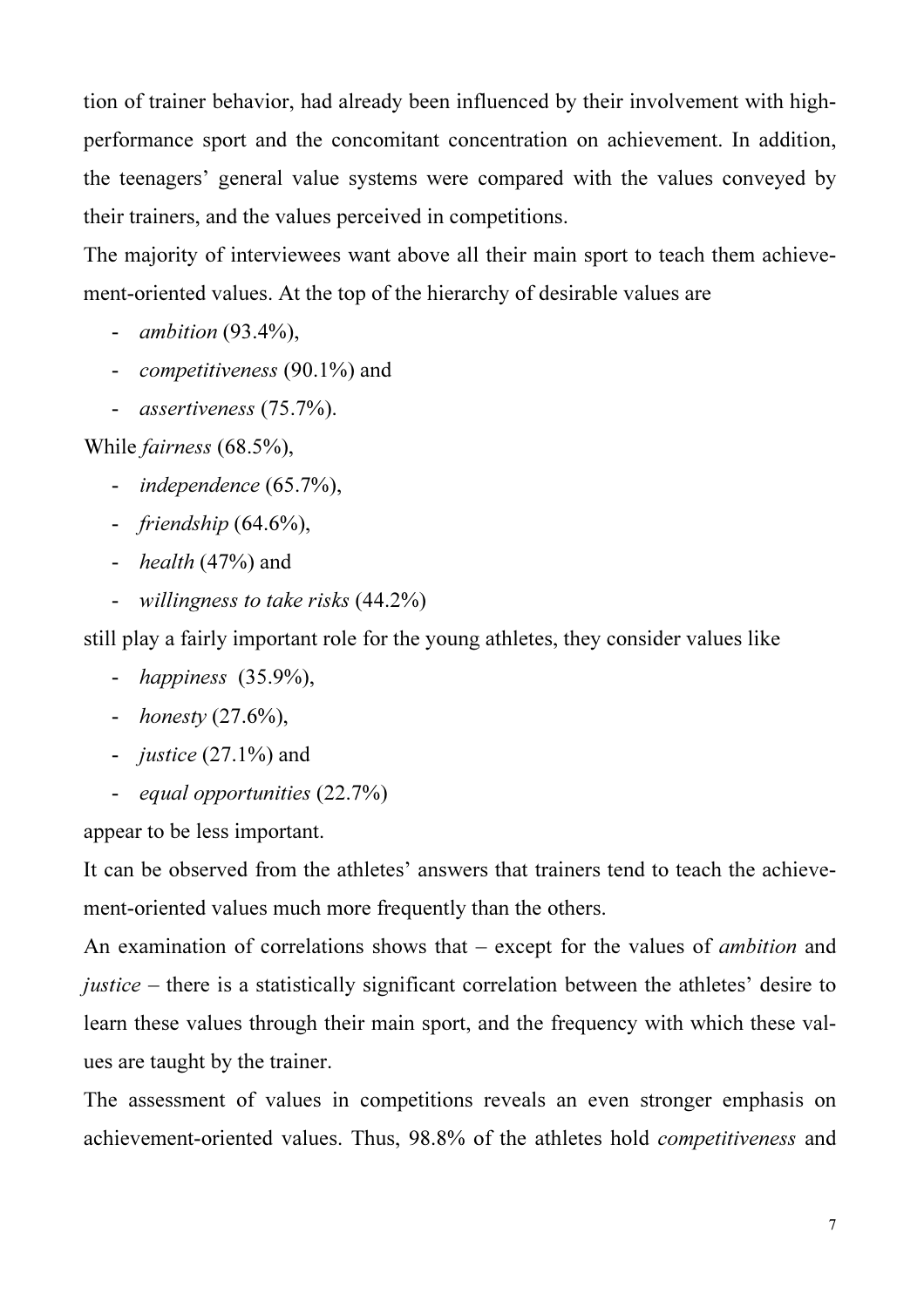95% hold *ambition* to be very important in competitions, while values such as *justice* and friendship play a secondary role

Since the young high-performance athletes prioritize achievement-oriented values, which they expect their main sport to teach them, and which they consider even more important in competitions, we must conclude that trainer behavior may likewise be assessed on the basis of the principle of achievement. This tendency seems to be further strengthened by the fact that the athletes consider those values to be particularly important which are taught most often by their trainers. Accordingly, in their moral assessment of trainer behavior, the athletes may be following the ethical standards of their trainers. The close connection between the values of trainers and athletes casts some doubt on the young high-performance athletes' ability to judge their trainers' behavior objectively and critically. However, it is not clear whether the values held by the athletes are shaped by the trainers or by parents or other factors such as personality. The data suggest that the interviewees judge the behavior of their trainers as well as their own situation from an achievement-oriented perspective.

## 2.3 The implementation of MEINBERG's ethical principles using the example of trainer behavior

Questions concerning trainer behavior were intended to show whether, in dealing with the young athletes, the main trainer (i.e. the trainer with whom the athlete works most of the time) follows MEINBERG's 13 ethical principles in order to ensure a humane high-performance sport. At the same time, the analysis examined possible connections between the implementation of these principles and factors such as the athletes' gender, their particular school, their age or their main sport.

The most important results of the survey are shown in the following table: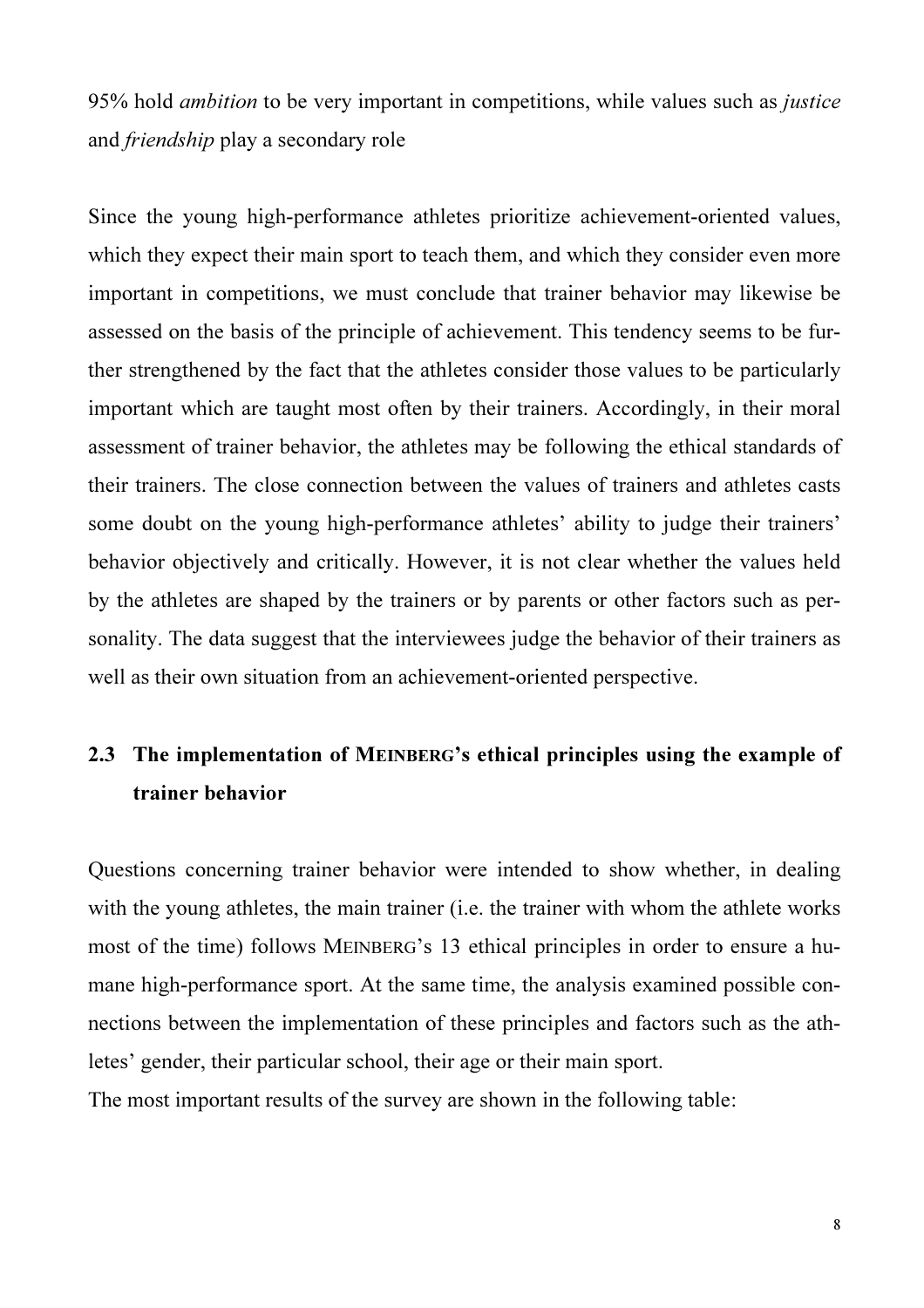| Using an-     | My TRAINER wants me to win       | 61.3 %   |
|---------------|----------------------------------|----------|
| other person  | so that I can enjoy success.     |          |
| as an end in  | My TRAINER accepts that my       | 53.0%    |
| themselves    | body cannot always achieve per-  |          |
| rather than   | fect results.                    |          |
| a means to    |                                  |          |
| an end        |                                  |          |
|               |                                  |          |
| The princi-   | My TRAINER is very often         | 52.5 %   |
| ple of re-    | ready to listen to my wishes and |          |
| spect         | fears.                           |          |
|               | My TRAINER always respects       | 48.1 %   |
|               | my opinion.                      |          |
|               | My TRAINER is sometimes          | 42.5 $%$ |
|               | ready to listen to my wishes and |          |
|               | fears.                           |          |
| The princi-   | My TRAINER sometimes asks        | 54.7%    |
| ple of equal- | me what I think.                 |          |
| ity           | My TRAINER listens to my         | 53.3 %   |
|               | criticism and responds to it.    |          |
|               | My TRAINER very often asks       | 30.9%    |
|               | me what I think.                 |          |
| The princi-   | My TRAINER only reproaches       | 82.3 %   |
| ple of soli-  | me when there is a good reason.  |          |
| darity        | My TRAINER never reproaches      | $9.4\%$  |
|               | me when I am not successful.     |          |
|               | My TRAINER always re-            | 8.3 %    |
|               | proaches me when I am not suc-   |          |
|               | cessful.                         |          |
|               | My TRAINER critically exam-      | 79.0 %   |
|               | ines both his/her own work and   |          |
|               | mine when I am not successful.   |          |
|               | My TRAINER lays the entire       | 14.9 %   |
|               | blame on me when I am not        |          |
|               | successful.                      |          |
|               | My TRAINER also blames him-      | $6.1\%$  |
|               | self/herself when I am not suc-  |          |
|               | cessful.                         |          |
| The princi-   | My TRAINER is equally happy      | 81.8%    |
| ple of fair-  | for all when they do well.       |          |
| ness          | My TRAINER supports us all       | 68.0%    |
|               | equally.                         |          |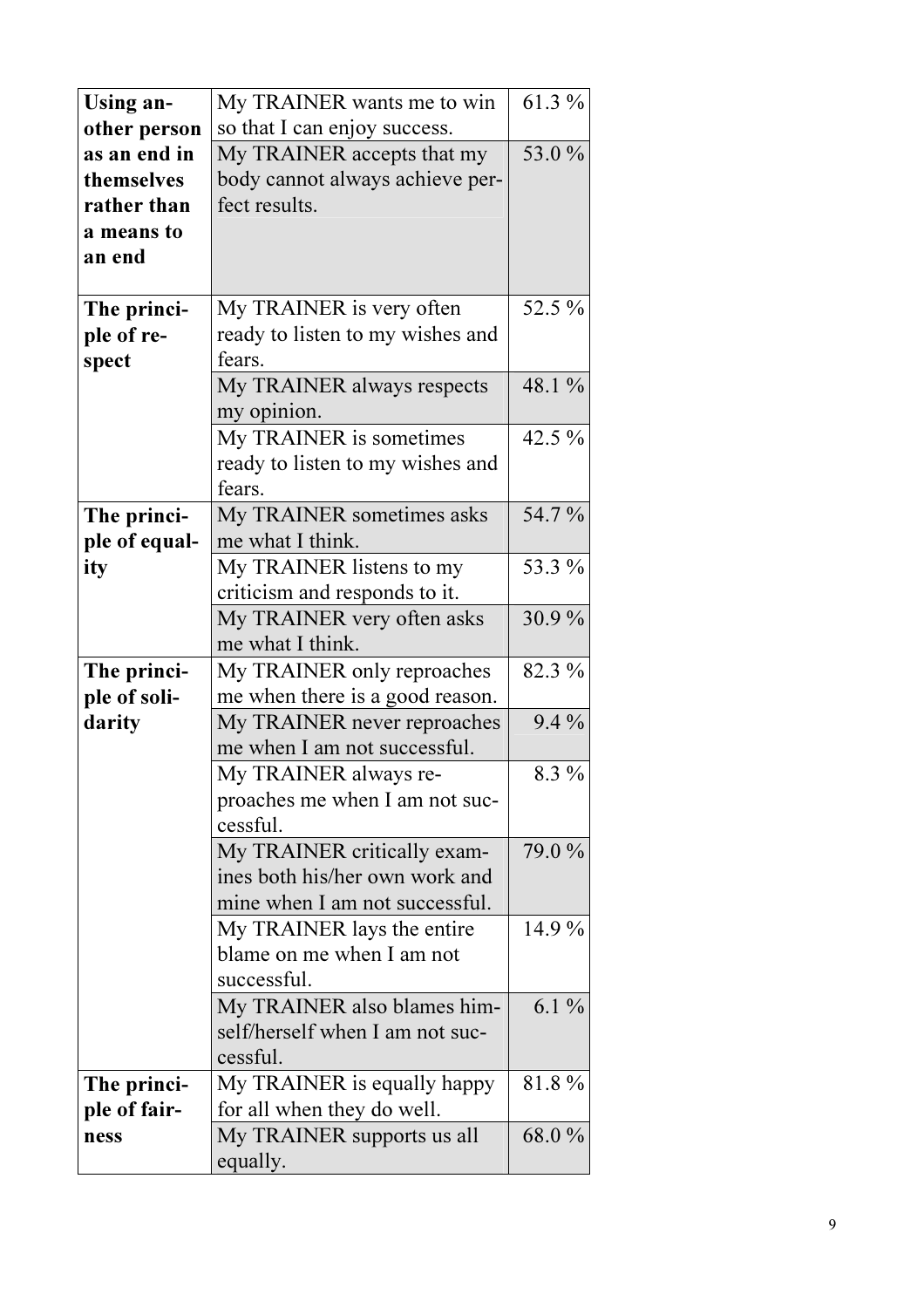| The princi-  | My TRAINER knows how old I        | 84.0 %   |
|--------------|-----------------------------------|----------|
| ple of suit- | am and treats me accordingly.     |          |
| ability for  | My TRAINER involves me in         | 54.1 %   |
| chil-        | more decisions as I grow older.   |          |
| dren/teenage |                                   |          |
| rs           |                                   |          |
| The princi-  | I never feel afraid during train- | 76.8%    |
| ple of rea-  | ing.                              |          |
| sonableness  | I sometimes feel overtaxed dur-   | 68.0%    |
|              | ing training.                     |          |
| The princi-  | My TRAINER immediately            | 82.2 %   |
| ple of help- | tries to help me when I say I     |          |
| ing          | have a problem.                   |          |
|              | My TRAINER always listens to      | 66.7%    |
|              | me when I have a problem.         |          |
| The princi-  | I very often trust my TRAINER.    | 70.7%    |
| ple of trust | My TRAINER makes all deci-        | 65.7%    |
|              | sions together with me.           |          |
|              | I sometimes discuss personal      | 50.8%    |
|              | problems with my TRAINER.         |          |
|              | I sometimes have a say in which   | 40.3 %   |
|              | competitions I enter.             |          |
| The princi-  | My TRAINER sometimes talks        | 60.8%    |
| ple of re-   | with my parents.                  |          |
| sponsibility | I take part in both team and in-  | 59.6 %   |
|              | dividual competitions.            |          |
|              | My TRAINER sometimes or-          | 58.6 %   |
|              | ganizes activities outside train- |          |
|              | ing for us.                       |          |
|              | My TRAINER reduces the            | 54.1 %   |
|              | training load when there are      |          |
|              | many exams and I have prob-       |          |
|              | lems at school.                   |          |
|              | My TRAINER sometimes helps        | $47.0\%$ |
|              | me to make plans for school and   |          |
|              | for my career.                    |          |
|              | My TRAINER never helps me         | 44.2 %   |
|              | to make plans for school and for  |          |
|              | my career.                        |          |
|              | My TRAINER sometimes talks        | $41.7\%$ |
|              | to my teachers in order to coor-  |          |
|              | dinate the demands of school      |          |
|              | and training.                     |          |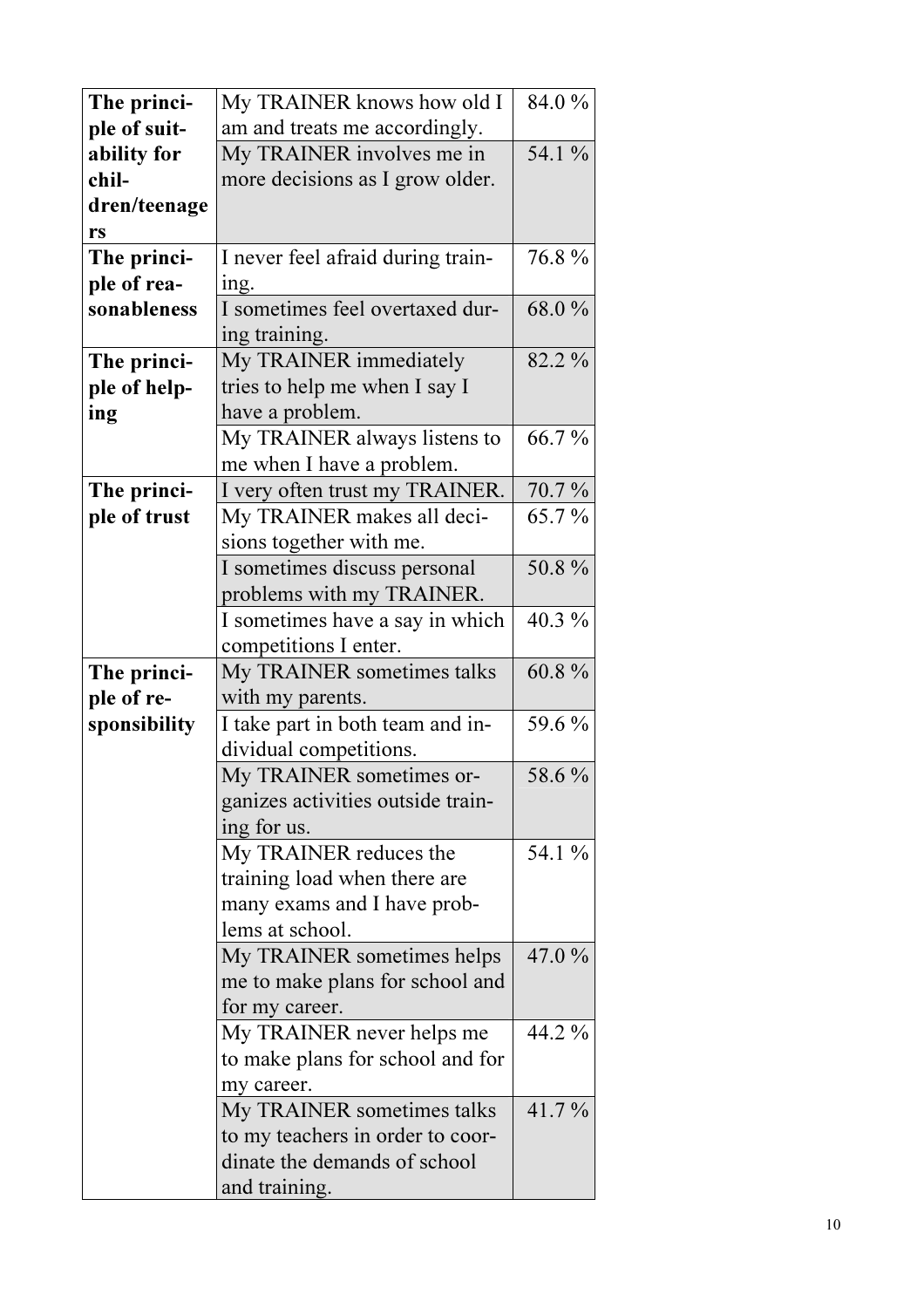|                | My TRAINER never talks to my       | 38.3 %   |
|----------------|------------------------------------|----------|
|                | teachers in order to coordinate    |          |
|                | the demands of school and train-   |          |
|                | ing.                               |          |
|                | My TRAINER never reduces           | 29.8%    |
|                | the training load.                 |          |
| The princi-    | My main TRAINER is happy in        | 94.5 %   |
| ple of         | competitions when I do well.       |          |
| achievement    | Our training is achievement-       | 59.7 %   |
| – making no    | oriented and fun-oriented.         |          |
| fetish of      | Our training is purely achieve-    | 40.3 $%$ |
| achievement    | ment-oriented.                     |          |
| A body ethic   | When I am physically exhausted     | 44.2 %   |
| suitable for   | in training, I still have to carry |          |
| chil-          | on until the end of the training   |          |
| dren/teenage   | session.                           |          |
| $rs - not ex-$ | When I am physically exhausted     | 43.6 %   |
| ploiting the   | in training, I am allowed a short  |          |
| body           | break during training.             |          |

In general, while the majority of trainers are largely guided by MEINBERG's ethical principles in their work with the young high-performance athletes, a critical examination of individual principles also reveals some transgressions. The athletes noted incidences of behaviour on the part of trainers which fall short of their ethical expectations and have to be considered problematic or irresponsible.

Correlations between the kind of sport and the degree of conformity with individual principles are rare. Sport-specific differences only occur with the implementation of the principle of equality, the principle of suitability for children/teenagers, the principle of participation and a body ethic suitable for children/teenagers.

As far as these principles are concerned, ethical boundaries are transgressed most frequently by trainers in team games. But a disregard of ethical principles by trainers working with young high-performance athletes can be found in all kinds of sport. This indicates that adherence to ethical principles depends on the individual personality of the trainer rather than on other factors.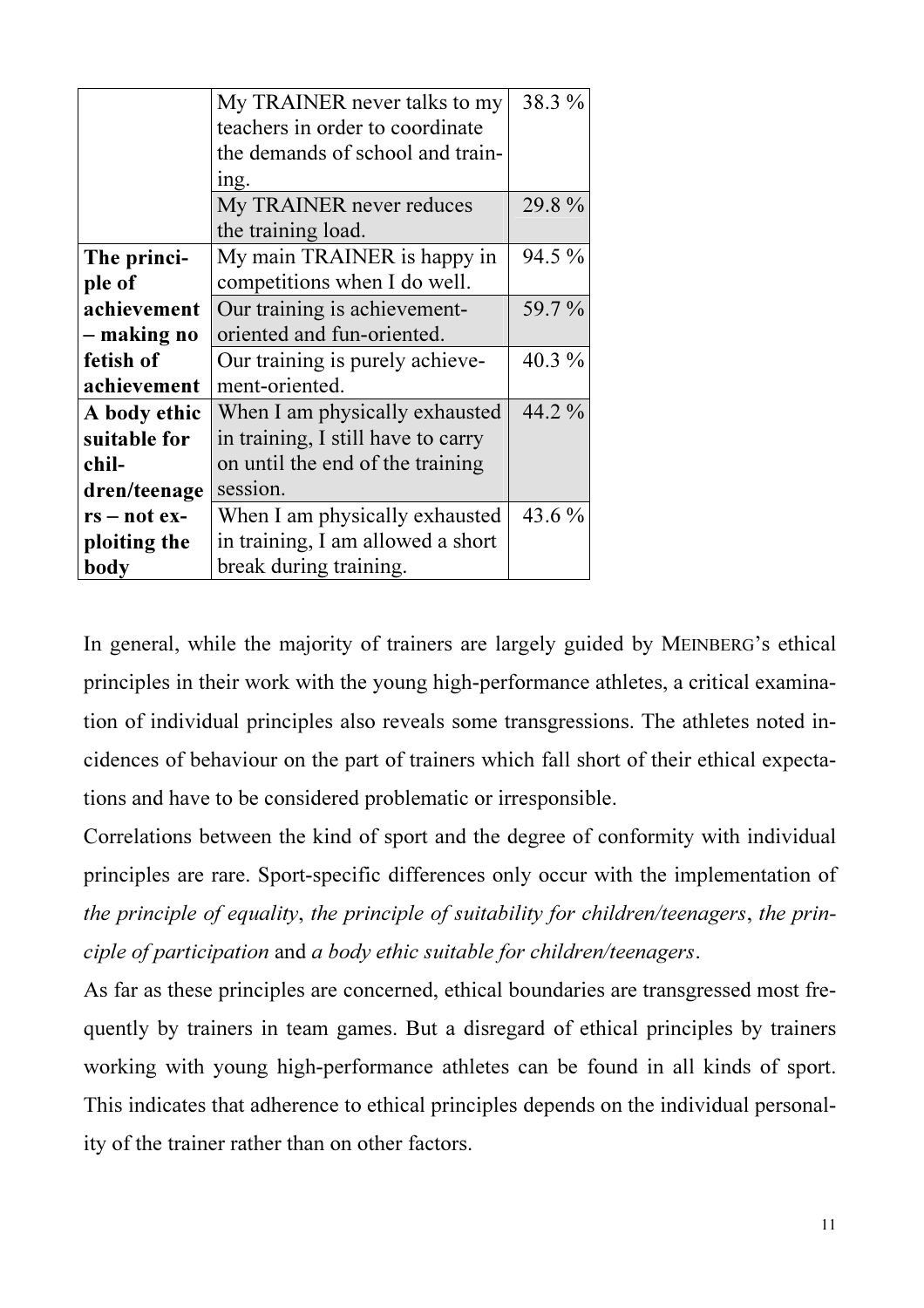More detailed results could be obtained by examining the implementation of these ethical principles in all kinds of youth high-performance sport on an even broader basis.

## 3 Conclusion

It has become clear that MEINBERG's principles, while very theoretical and general, have a practical application and can be used for critically examining the behaviour of trainers in different kinds of sport.

The teenagers' assessment of their own situation and of individual problems shows that MEINBERG's demands are realistic. The athletes most frequently criticize the disregard for individual principles on the part of trainers and coaching assistants.

The Olympic Movement must become more aware of its responsibility for the ethical and social conditions under which young athletes live and train. Surveys like the presented one should therefore be conducted on a large international scale.

It is a great progress that the IOC Athletes Commission understood the necessity to form athletes and trainers from different educational aspects with the first international programme under the name "MOOC" elaborated from different independent universities, and just published at the end of April 2015. Free Online access in French or English is given to every interested athlete and/or trainer. (http://onlinecourse.olympic.org/local/login/index.php)

This suggests that the IOC has realized the importance of qualified pedagogical work with high-performance athletes and acknowledges certain shortcomings. The target group, however, has to include the entire "entourage", not only athletes but also medical personal, physiotherapists and association functionaries.

Looking at the presented results of having analyzed 181 young high-performance athletes in 2004, the outcome seems to be satisfying or partly even beneficial. However, such results can vary, for example, whenever sponsors expect better performances or the government decides to promote only sports that are more likely to bring medals;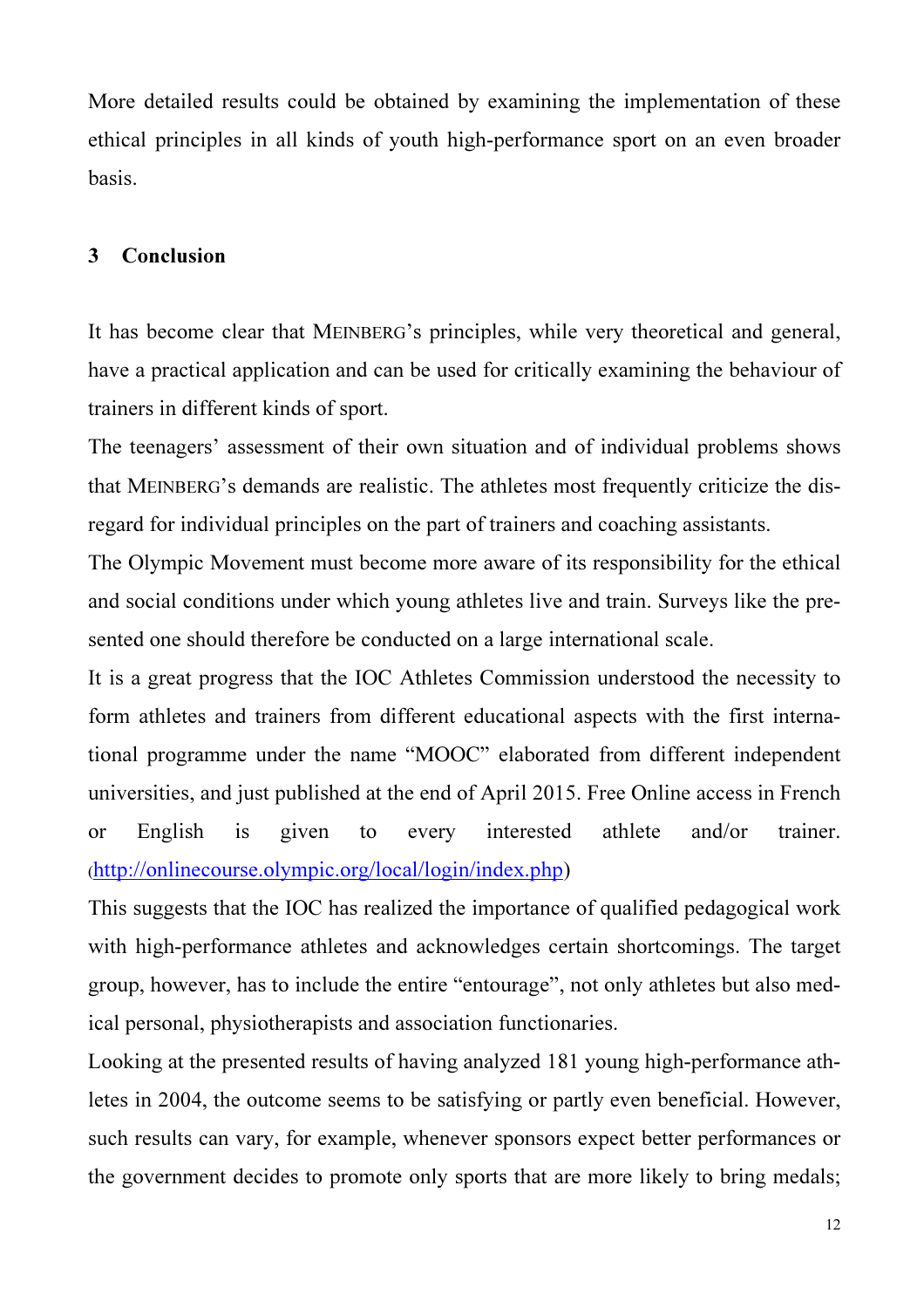which is a current topic in my native country. The immense strain lying on the coaches to maximize performances is then passed on to the athletes or even results in coaches or athletes to quit.

The fact that in the 8-billion-US-Dollar contract with the IOC the US-NBC-Network demands concrete educational efforts to be installed by the IOC within the following four years, offering another 100 million US-Dollar to support the successful realization of such, cannot be regarded a perversion.

A "humane high-performance sport" just like social market economy, which prevailed in the 1980s West-Germany, no longer exists.

In order to assure athletic success, the global norm becomes the reference point. Let us look at China. Here, national prestige is prioritized and fostered by all means possible. Thus, it does not surprise that 100.000 Chinese girls and boys aged 5 to 10 are being systematically trained in artistic gymnastics, practicing 8 hours a day for five years. Who is supposed to keep up with that? Which country, which continent is able and willing to afford this? Where does such an attitude fit in other cultural contexts? Thus, only a few highly talented athletes from more liberal systems are going to be able and willing to keep up.

Having a total population of only 16.3 million, the former German Democratic Republic (GDR) had 1.800 fully paid coaches employed, compared to the Federal Republic of Germany (FRG) with a total population of 63 million, which only had 180 professional coaches during that time. Such numbers demonstrate impressively, what is considered valuable to a country, or more specifically, for what a country is willing to spend money on. Athletic success then becomes national success utilized to represent a successful political system and political regime structures.

In March 2007, I was able to teach *Olympic Values and Fair Play-Education* for four weeks at the Peking Sports University. After about two weeks a student asked me openly in the lecture hall: "Why are you teaching this to us? We want to win as many medals as possible at the 2008 Olympic Games in Peking. Therefore, we cannot have

13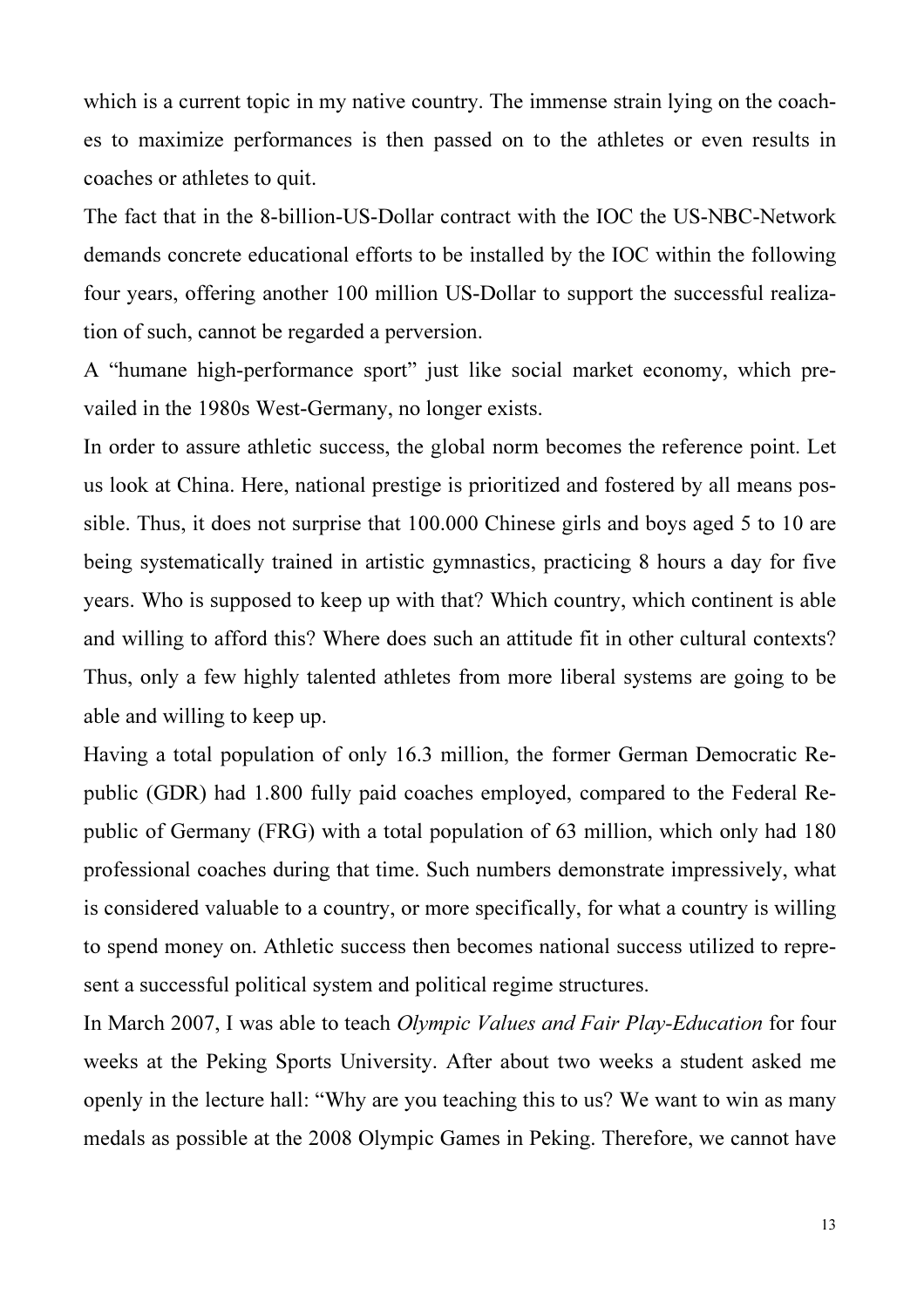consideration for such sporting ethics. Surely, Coubertin was influenced by European Christian traditions. These, however, do not apply to us."

Nevertheless, the pastoral responsibility of the church should put children's and youths' (holistic) physical and mental development above all and should also oppose the exploitation of young high-performance athletes. (MEINBERG's postulation 13) Relating to this matter, the Youth Olympic Games are not free of criticism, even though they are based on a positive Olympic educational program, including Fair Play-Education. Even though Coubertin demanded in 1925: Ne troublez pas l'équilibre des saisons (Do not let us trouble the equilibrium of our children's development), he had already written anachronistically in 1900 that modern competitive sports lead to excess, which is its "nobility and its selection". The Olympic motto "citius-altius-fortius" (higher-stronger-faster) was stated by Coubertin's fatherly friend, his Dominican colleague Henri Didon and is said to originate from his Christianbased educational attitude. Here, Coubertin appears to be torn between his Olympic and his sports-pedagogic mission, wanting to keep and eventually combine both. Thinking of the doping problem for example, Coubertin was hardly able to anticipate the future development of his movement.

Now, it is up to us deciding which aspect to tie on, which image of humanity we want to represent. In my opinion, there is one main point to be considered, namely, that each and every one of us should get the chance to become everything he or she is able to be. This can certainly not be realized by structuring our kids' and teenagers' entire upbringing solely on the basis of athletic success. Ultimately, they would be exploited by third-parties only to function as means to an end  $-$  to assuage the appetite for success.

References

ABRAHAM, A.: Identitätsprobleme in der rhythmischen Sportgymnastik: Eine Untersuchung zur Auswirkung sportartspezifischer Identitätskonstitutionen auf die Identitätsfindung nach Beendigung der leistungssportlichen Laufbahn. Schorndorf 1986.

BETTE, K.-H.: Die Trainerrolle im Hochleistungssport. System- und rollentheoretische Überlegungen zur Sozialfigur des Trainers. St. Augustin 1984. BETTE, K.-H.: Körperspuren: Zur Semantik und Paradoxie moderner Körperlichkeit. Berlin – New York 1989.

BETTE, K.-H./NEIDHARD, F.: Förderungseinrichtungen im Hochleistungssport – Strukturen und Probleme. Schorndorf 1985. BOHNSTEDT, K.: